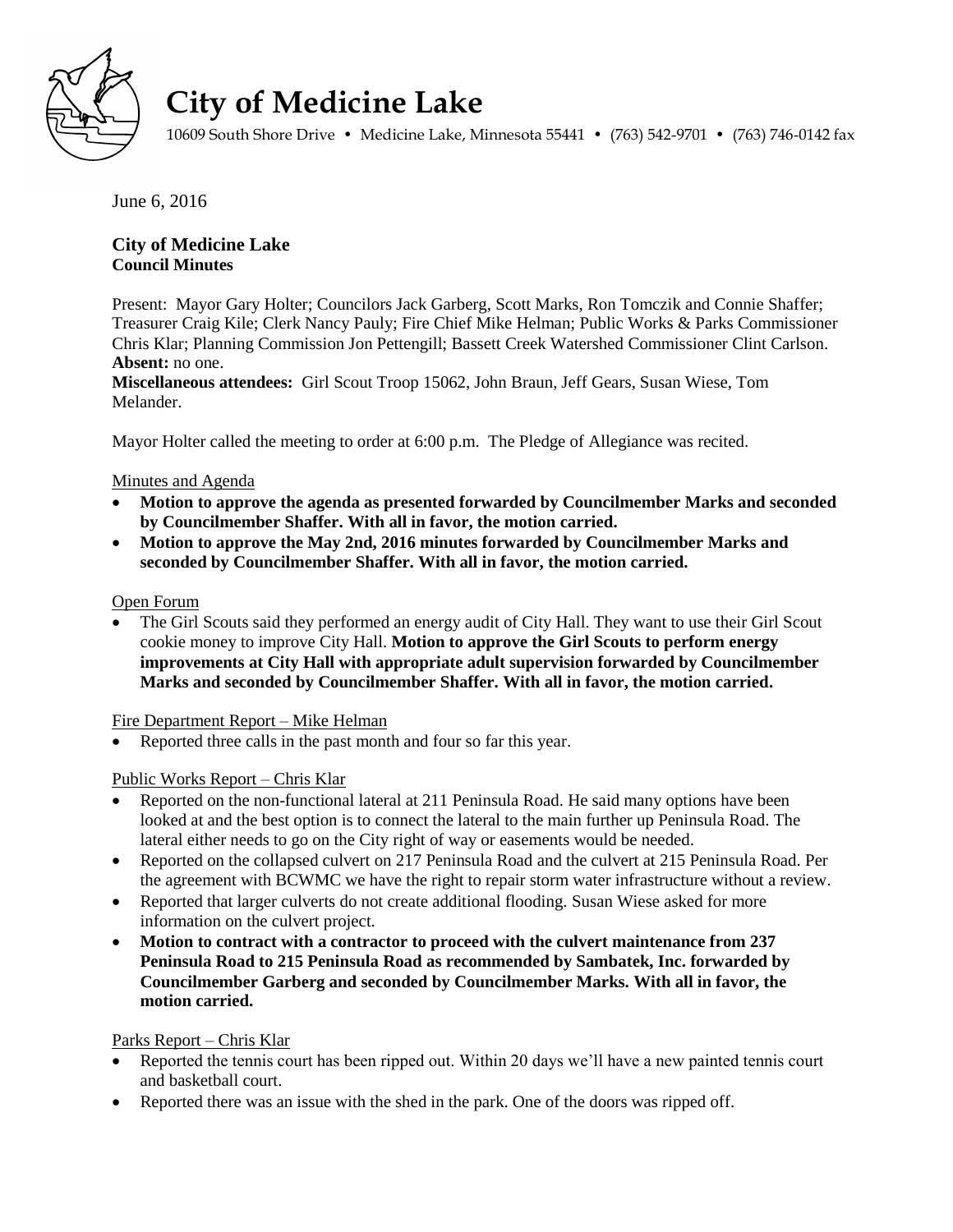• Reported he added shredding around the trees.

# Bassett Creek Watershed Management Commission Report – Clint Carlson

- Reported there is a tour of Bassett Creek on June  $21<sup>st</sup>$ .
- Reported Medicine Lake's share of the 2017 budget is \$3,788. We have until August  $1<sup>st</sup>$  to object to the BCWMC plan.
- Ms. Wiese reported on 1143 South Shore Drive. A restoration was defined.
- Ms. Wiese reported that a meeting occurred to talk about a holding pond in Jevne Park. Mr. Klar proposed that the park be restored to what it was in the 1960's. We need to start building maps on where the water moves. BCWMC said it's not out of the question to have a holding pond in Jevne Park and the earliest would be 2019. BCWMC estimated the cost at \$150K. Ms. Wiese asked Council if there is interested in this. Councilmember Marks said it would be worth exploring. Ms. Wiese said she will attend the meetings.

## Planning Commission Report – Jon Pettengill

- Reported the Planning Commission considered a side yard variance and lake side variance for 161 Peninsula Road. The lake side variance was recommended by the Planning Commission. The side yard variance is subject to: 1) review and approval that the dwelling and garage do not provide a safety issue and 2) an agreement between the owner of 161 Peninsula Road and the owner of 166 Peninsula Road that 161 Peninsula Road can have a variance that runs with the property. Councilmember Garberg said if 166 Peninsula Road builds a big house then there is a public safety issue with getting vehicles through the area. Councilmember Shaffer said it would create a greater inconformity and it impedes the ability of the neighboring property to develop their property and impacts the value of the neighboring property. Mr. Pettengill further said that there is a condition that the garage by the street is torn down. Councilmember Marks said he doesn't have an issue with the height issue and would like to see the street garage torn down so he would be in favor of it. Councilmember Garberg said firefighters wouldn't have the ability to put up a ladder. Mayor Holter said all the side lot issues are bad deals for the City. Councilmember Tomczik said he echoes Councilmember Garberg's comments.
- **Motion to deny the lakeside setback variance request and the side-yard variance request at 161 Peninsula Road forwarded by Councilmember Shaffer and seconded by Councilmember Garberg. Mayor Holter; Councilmembers Garberg, Shaffer and Tomczik in favor. Councilmember Marks opposed. Motion passed.**
- Reported he received a call and email that someone is close to finalizing an agreement to purchase the Chateau and plans to use it for an events center.

#### Treasurer's Report-Craig Kile

- Receipts in reporting period: \$39
- Receipts year to date: \$11,795
- Disbursements in reporting period: \$22,575
- Disbursements year to date: \$81,007
- **Motion to approve the summary spending, receipts and cash balances through June 6, 2016 forwarded by Councilmember Shaffer and seconded by Councilmember Garberg. With all in favor, the motion carried.**

#### Officer Reports:

### Councilmember Garberg

• Reported the pot holes will be filled with class 5.